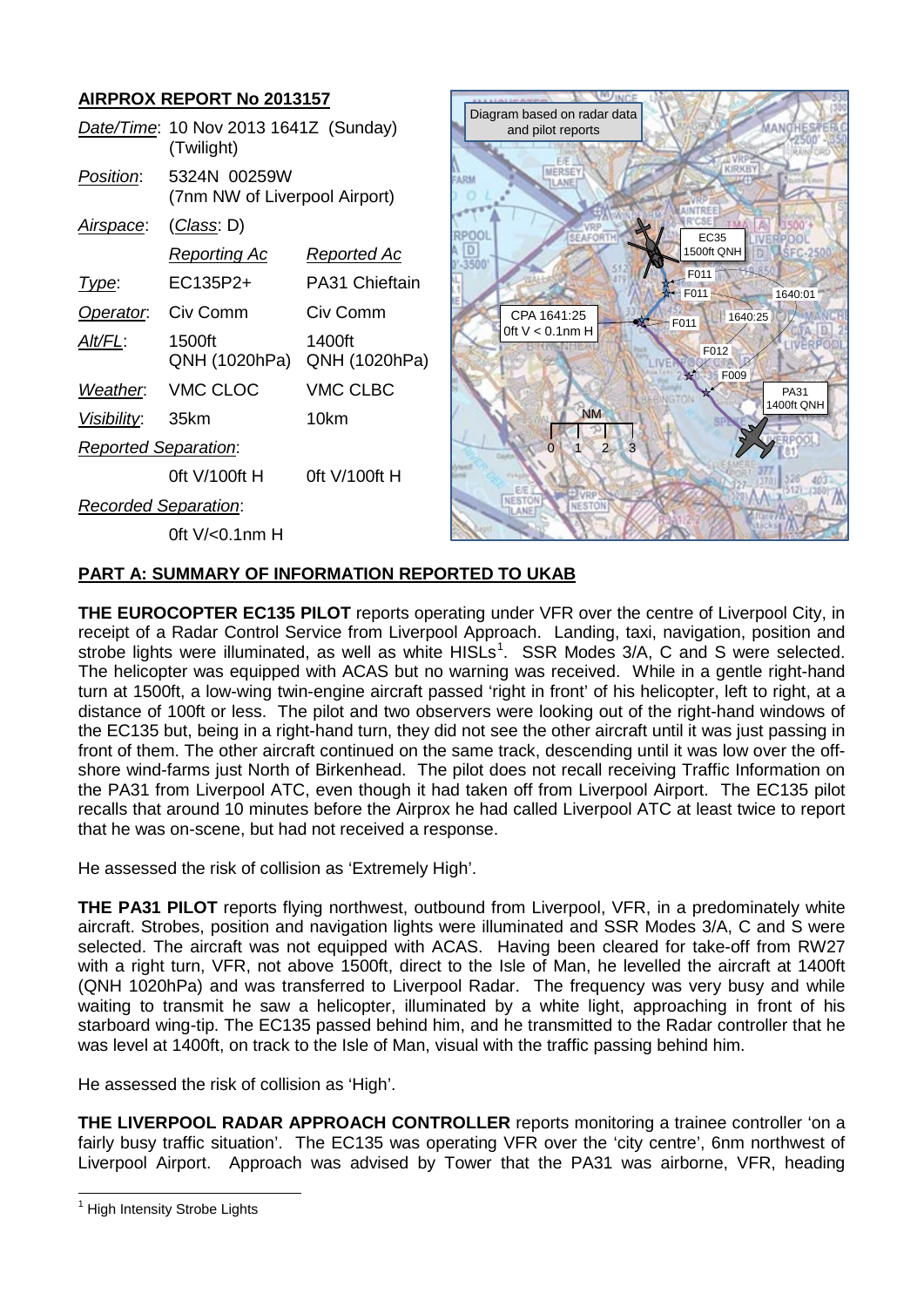northwest, routing direct to its destination. Although Approach recalls that Traffic Information on the EC135 had been passed to the pilot of the PA31 by the Tower controller, he does not recall his trainee passing Traffic Information on the PA31 to the EC135 pilot. The Approach controller reports that it was likely that Traffic Information was not passed because they were busy dealing with a lightaircraft pilot who was unsure of his routing through the Zone, and was likely to conflict with a B737, which was positioning for an ILS on RW27.

### **Factual Background**

Sunset for the Liverpool area was at 1619.

The Liverpool weather at 1620 and 1650 was recorded as:

METAR EGGP 101620Z 23003KT 9999 FEW030 08/05 Q1020= METAR EGGP 101650Z 23003KT 9999 FEW030 07/04 Q1021=

#### **Analysis and Investigation**

### **CAA ATSI**

ATSI had access to reports from both pilots, recorded area surveillance and transcription of Liverpool Tower and Radar frequencies. Additionally ATSI interviewed the Liverpool Radar controller and the Liverpool Tower controller. Training was in progress on the Liverpool Radar position. Both the Liverpool Tower controller and the Liverpool Radar controller reported the workload as high due to the volume of traffic.

At 1630:38 the EC135 pilot reported being at his intended site of operation, 7nm northwest of Liverpool Airport.

The PA31 pilot had originally filed an IFR flight plan routeing via Wallasey at 4000ft but, at

1631:15, he contacted Liverpool Tower and requested to cancel IFR and take a VFR clearance to his destination to the northwest. The IFR flight plan was cancelled and a VFR clearance not above 1500ft on track to his destination was issued.

At 1637:00 the PA31 pilot reported ready for departure and the Tower controller instructed him to line-up and wait RW27; he was given take-off clearance at 1637:50 when the EC135 was 6.8nm northwest of Liverpool Airport (Figure 1).



Figure 1 (EC35=EC135)

At interview the Tower controller stated he was aware of the EC135 because it had been coordinated crossing the extended centreline earlier, but that traffic operating north of the M62 (as the EC135 was) would not normally be notified to the Tower controller. Also, the PA31's routeing meant the Tower controller was expecting the pilot to route towards Wallasey, which would take the PA31 approximately 2.5nm to the west of the EC135.

At 1638:42 the Tower controller telephoned the Radar controller to advise that the PA31 was airborne at 1638 and routeing direct to his destination, VFR, not above 1500ft. At interview the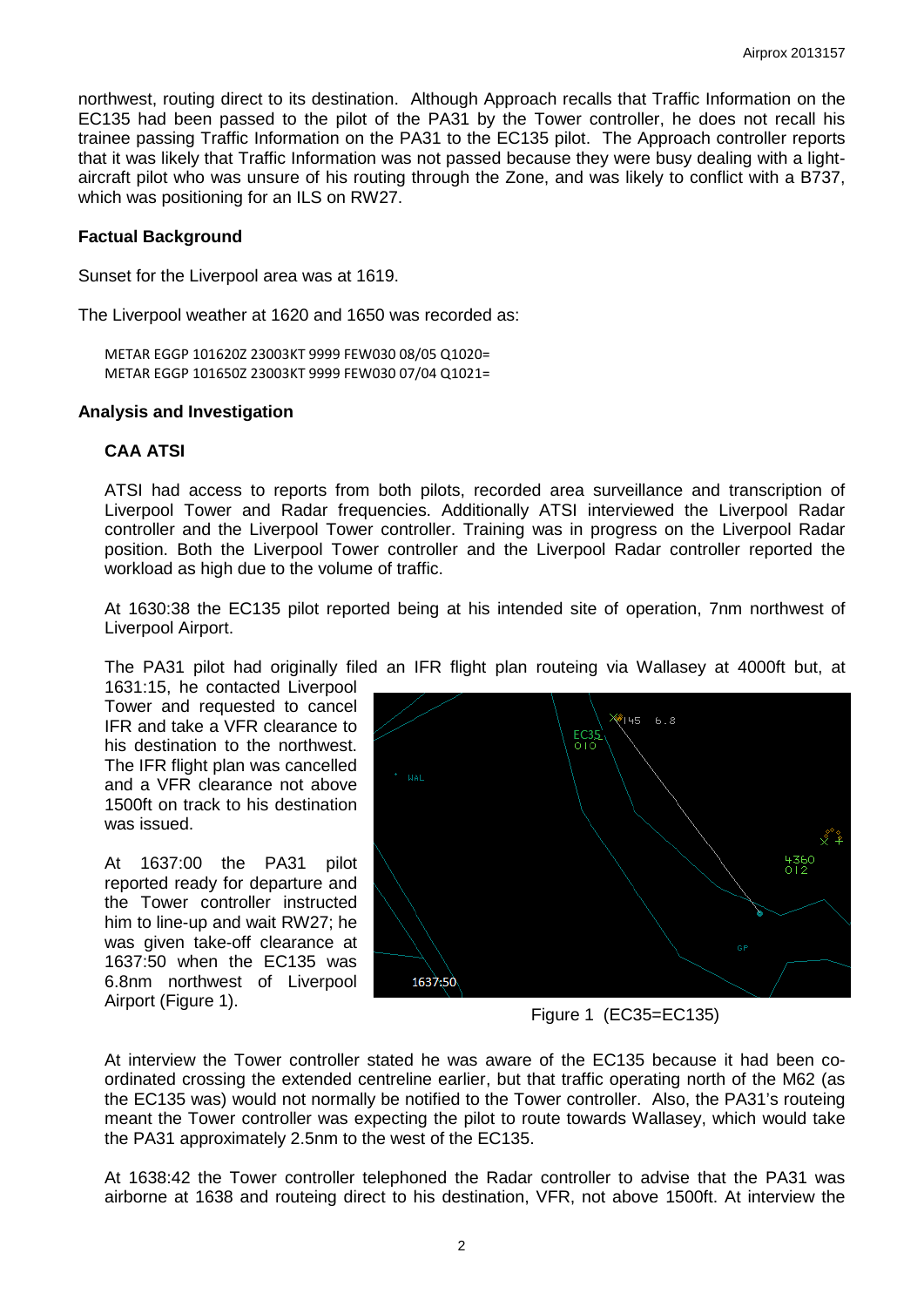Radar controller advised that the first time he would be aware of the departing PA31 was when the "*airborne*" phone-call was made. The Radar controller also stated that, in this circumstance, the passing of Traffic Information would be the Radar controller's responsibility and that, although some Tower controllers would have passed Traffic Information on the EC135 to the PA31 pilot, the Radar controller would not have expected them to do so.

Following the "*airborne*" phone-call for the PA31, there was a gap in transmissions on the Radar frequency for approximately 40sec before the frequency became very busy – the Radar controller reported the traffic as being medium-to-heavy and the busiest day for a long time. A light aircraft

that was being positioned towards rightbase, having been given routing to a non-notified VRP<sup>[2](#page-2-0)</sup>, was unexpectedly tracking south and was potentially impacting on other traffic being vectored for the ILS, which increased the Radar controller's workload. The Radar controller stated that normally, the "*airborne*" call would prompt any necessary Traffic Information to be passed. On this occasion Traffic Information on the PA31 was not passed to the EC135 pilot.

At 1640:25 the PA31 pilot was instructed<br>to contact Liverpool Radar. The PA31 to contact Liverpool Radar. was 3.7nm northwest of Liverpool Airport,

2.9nm south of the EC135 (Figure 2).

The two aircraft continued to converge until CPA at 1641:25, when the EC135 and the PA31 were 0.1nm apart at the same level (Figure 3).

The pilot of the EC135 reported that he saw the PA31 pass left to right at a distance of 100ft or less. Because the EC135 was in a right-hand turn the crew did not see the PA31 until it was passing just in front.



Figure 2 (EC35=EC135)



Figure 3 (EC35=EC135)

The PA31 pilot did not contact the Liverpool Radar controller until 1641:46. He reported that he had seen the EC135 on his right wing tip before it passed behind him. The pilot of the PA31 also estimated the horizontal distance between the two aircraft as 100ft.

When the Tower controller gave take-off clearance to the PA31 pilot, the EC135 was not considered to be relevant traffic due to the expected routeing of the PA31. Also, given that the intentions of the EC135 pilot were unknown to the Tower controller, and the distance of the EC135 from the Airport, it may have been appropriate for the Tower controller to expect Traffic Information to be passed by the Radar controller. However, as the PA31 pilot was transferred to the Radar controller later than might usually be expected, and at the point of transfer the track of the PA31 appeared to be conflicting with that of the EC135, it may have been prudent on the part of the Tower controller to pass general Traffic Information on the EC135 to the PA31 pilot.

Traffic information was not passed to the EC135 pilot by the Radar controller after the "*airborne*" call was received. The Radar frequency became very busy 40 seconds later, and the PA31 pilot

<span id="page-2-0"></span><sup>&</sup>lt;sup>2</sup> Visual Reporting Point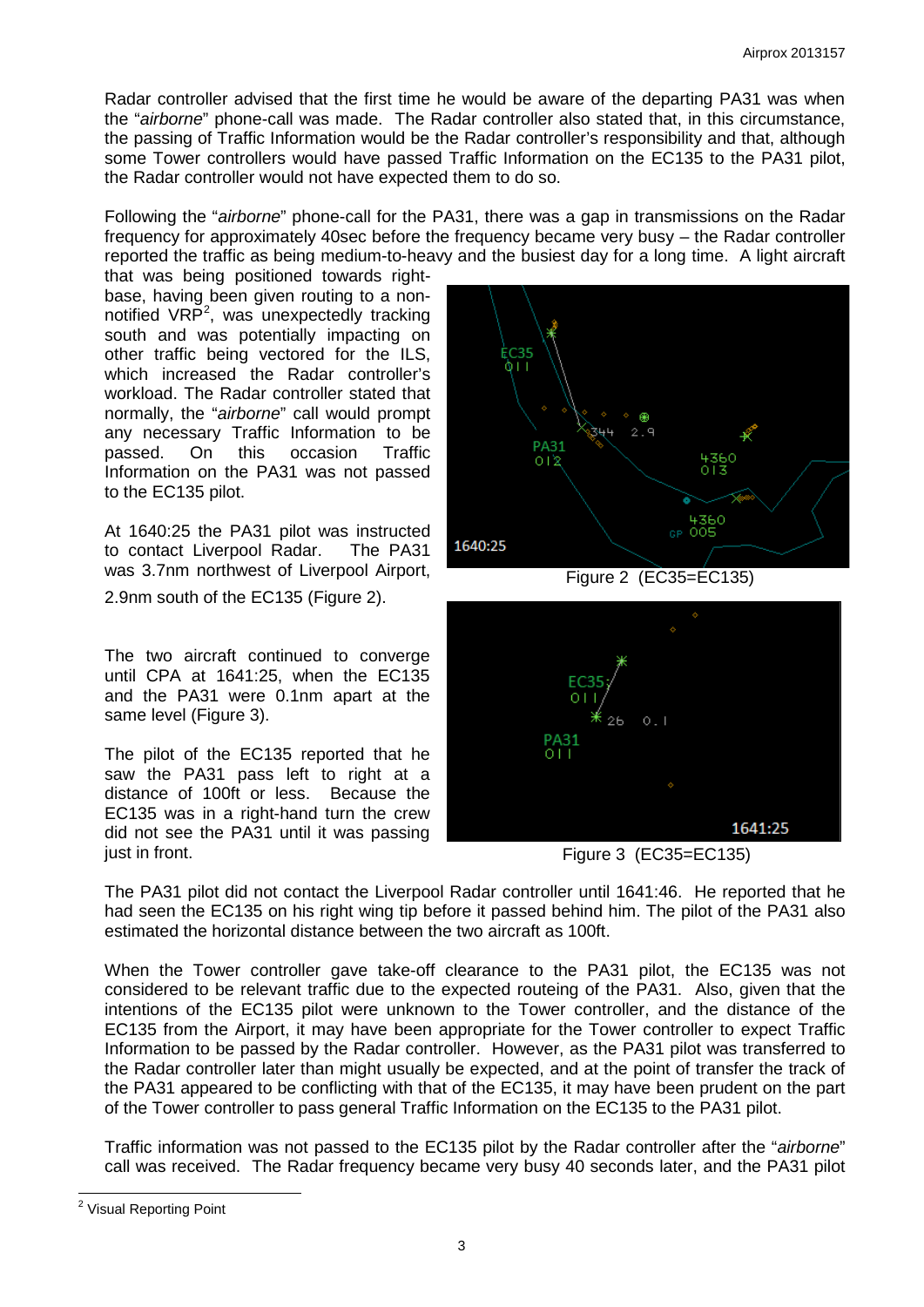was not able to make contact until after the Airprox occurred. It is likely that the light aircraft, which was following an unexpected routeing, caused some distraction to the Radar controller and drew attention to a different part of the screen; however, the issuance of a routeing to a nonnotified VRP is likely to have caused the confusion on the part of the light aircraft, which led to the subsequent increase in workload and RT volume.

#### **Summary**

The Airprox was reported by the pilot of an EC135P2+ when it came into proximity with a PA31 in Class D airspace approximately 7nm northwest of Liverpool Airport. The EC135 pilot was operating VFR over Liverpool and was in receipt of a Radar Control Service from Liverpool Radar. The PA31 pilot was on a VFR flight from Liverpool Airport, and prior to the Airprox, had been in receipt of an Aerodrome Control Service from Liverpool Tower. At the time of the Airprox the PA31 pilot had been transferred to Liverpool Radar but had not yet reported on frequency. Neither pilot saw the other aircraft until very late, and the distance between the two aircraft was estimated by both pilots to be approximately 100ft. Believing that the PA31's routeing would ensure that it remained well to the west of the EC135, the Tower controller did not pass Traffic Information to the PA31 pilot; the Radar controller did not pass Traffic Information to the EC135 pilot due to high workload, which was partially caused by the issuance of a routeing to a VFR aircraft to a point that is not a notified VRP.

#### **PART B: SUMMARY OF THE BOARD'S DISCUSSIONS**

Information available included reports from the pilots of both aircraft, transcripts of the relevant RT frequencies, radar photographs/video recordings, reports from the air traffic controllers involved and reports from the appropriate ATC and operating authorities.

There was considerable discussion about the relative contributions by the pilots and air traffic controllers in this occurrence. The Board noted that, whilst both pilots were operating under VFR, and therefore had the responsibility to avoid other traffic, they were both operating in Class D airspace under a Radar Control Service and ATC should therefore have ensured that the pilots had sufficient information to enable them to achieve appropriate separation.

With regard to the Tower Controller, if the PA31 pilot had departed under IFR, as originally planned, then the Tower Controller would have been obliged to seek a release from the Approach Controller, who would then have been alerted to the potential confliction. However, as the Approach Controller reported, it was not normal practice for the Tower Controller to pass traffic information to departing VFR traffic in situations similar to this. Fundamentally, the Board noted that because of the change in departure type, there was a degree of misunderstanding by the Tower Controller as to the PA31's intended track. The PA31 pilot had been cleared 'on track to destination' but the Tower Controller still expected the PA31 pilot to route via Wallasey; the PA31 pilot had quite reasonably taken the new clearance as authority to route direct. In the Board's opinion, the lack of either specific VFR routing instructions or Traffic Information on the location of the EC135 meant that the Tower Controller had not effectively equipped the PA31 pilot with the information he needed to separate himself from the EC135.

Turning to the Approach Controller, the Board noted that both he and the trainee acknowledged that Traffic Information should normally have been passed to the EC135, pilot but that their workload was high and they had both became distracted dealing with another aircraft. The Board noted that following the call from the Tower Controller to advise them that the PA31 was "airborne ... and routeing direct to his destination, VFR, not above 1500ft", there had been a 40sec window when the Approach Controller might have been able to pass Traffic Information to the EC135; however, the Board recognised that this time had probably been consumed in dealing with the problems caused by the other aircraft crossing the runway centreline.

The Board then discussed the responsibilities of the pilots. They noted that the PA31 pilot had the EC135 on his right and was consequently obliged, under the Rules of the Air, to give way, regardless of any lack of Traffic Information. The Board also opined that, although there was no formal